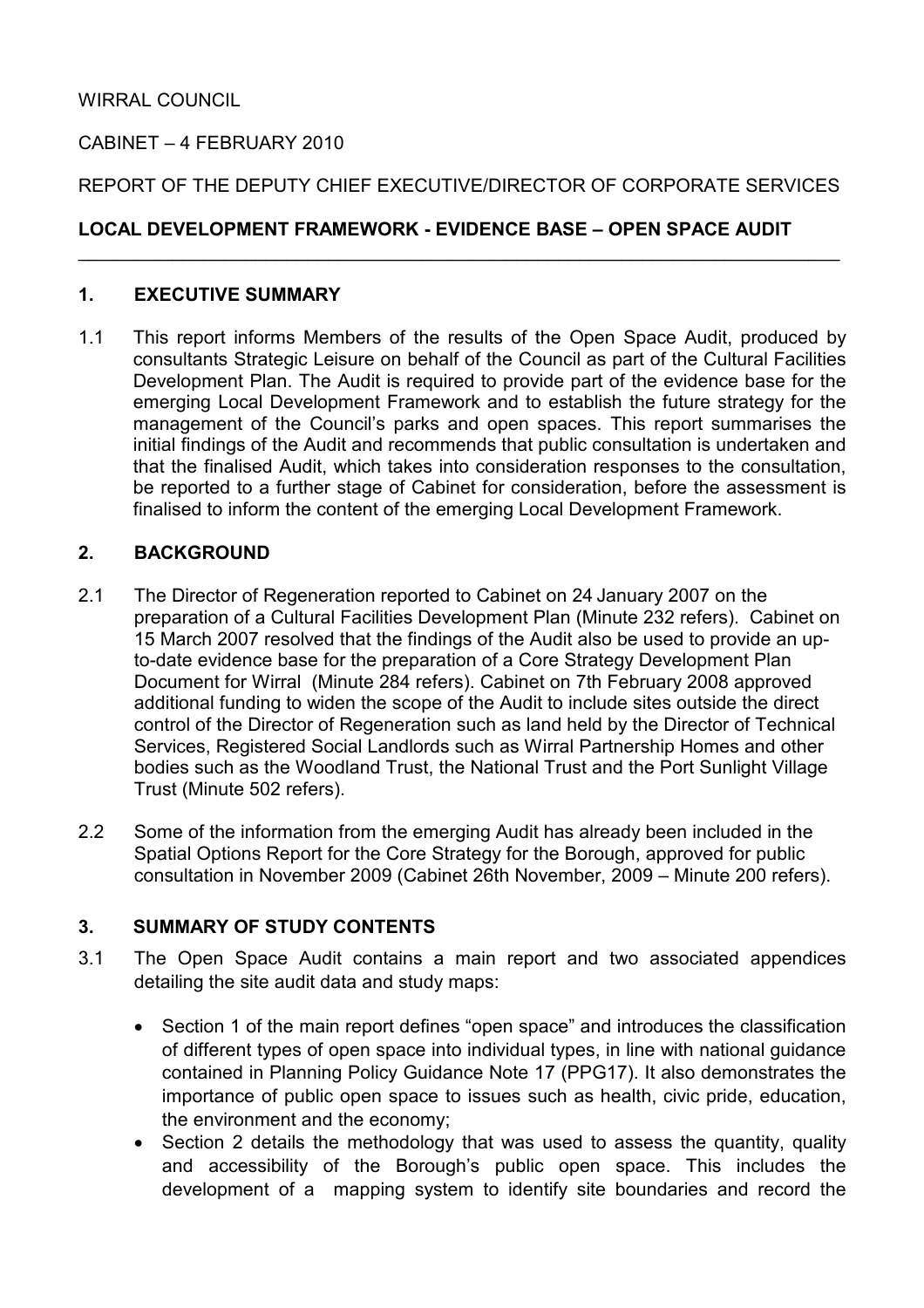different types of open space; the development of a scoring system for measuring the quality of individual sites; and the measurement of accessibility through the use of distance thresholds;

- Section 3 details the pattern of existing provision by type of open space. Data is presented on the quantity, quality and the accessibility of each type of space, Borough wide and by Electoral Ward. The data is used to generate recommended local standards which are then applied to indicate areas of deficiency;
- Section 4 identifies a range of funding mechanisms, in addition to the Council's current budget for maintenance of open space, to help improve the Borough's open spaces. The Audit recommends a coordinated approach to securing such funds, by the Council, its partners and communities. The section also addresses the issue of developer contributions;
- Section 5 identifies a range of principles taken from best practice to indicate what would be necessary to secure the long term sustainability, value and management of open space across the Borough. It also includes recommendations for the use of the information gathered as part of the Audit, both generally and for the different types of space identified;
- Appendix 1 comprises a data spreadsheet, recording information on the sites contained within the Audit (typology, site size, Ward, ownership etc);
- Appendix 2 comprises a series of maps showing open space provision across the Borough by quantity, quality and accessibility.

# 4. KEY FINDINGS

#### Section 1 – Definition of Open Space

- 4.1 Section 1, which defines open space and sets out the requirements of national policy, is intended to provide the framework for the rest of the Audit and is essentially factual. It sets out that open space, for the purpose of the report, is the collective term that pulls together the provision of parks and gardens; natural and semi natural green space (including nature reserves and public woodlands); amenity green spaces; outdoor sports facilities; provision for children and young people; allotments; and cemeteries and churchyards. In relation to national guidance, contained within Planning Policy Guidance Note 17, each of the different types of open space provision has been developed into a local typology for the Borough.
- 4.2 The Audit included all open space across the Borough to which there was legitimate public access. The majority of sites were found to be under the ownership and management of Wirral Council but the Audit also included the privately owned land with public access and land held and managed for open space and recreation by other bodies such as Registered Social Landlords, the National Trust, The Woodland Trust and the Port Sunlight Village Trust.

#### Section 3 – Current Provision

4.3 This section summarises the findings of the Audit and identifies the key issues that have emerged for the quantity, quality and accessibility of provision for each of the typologies. Each open space has been identified from information contained on the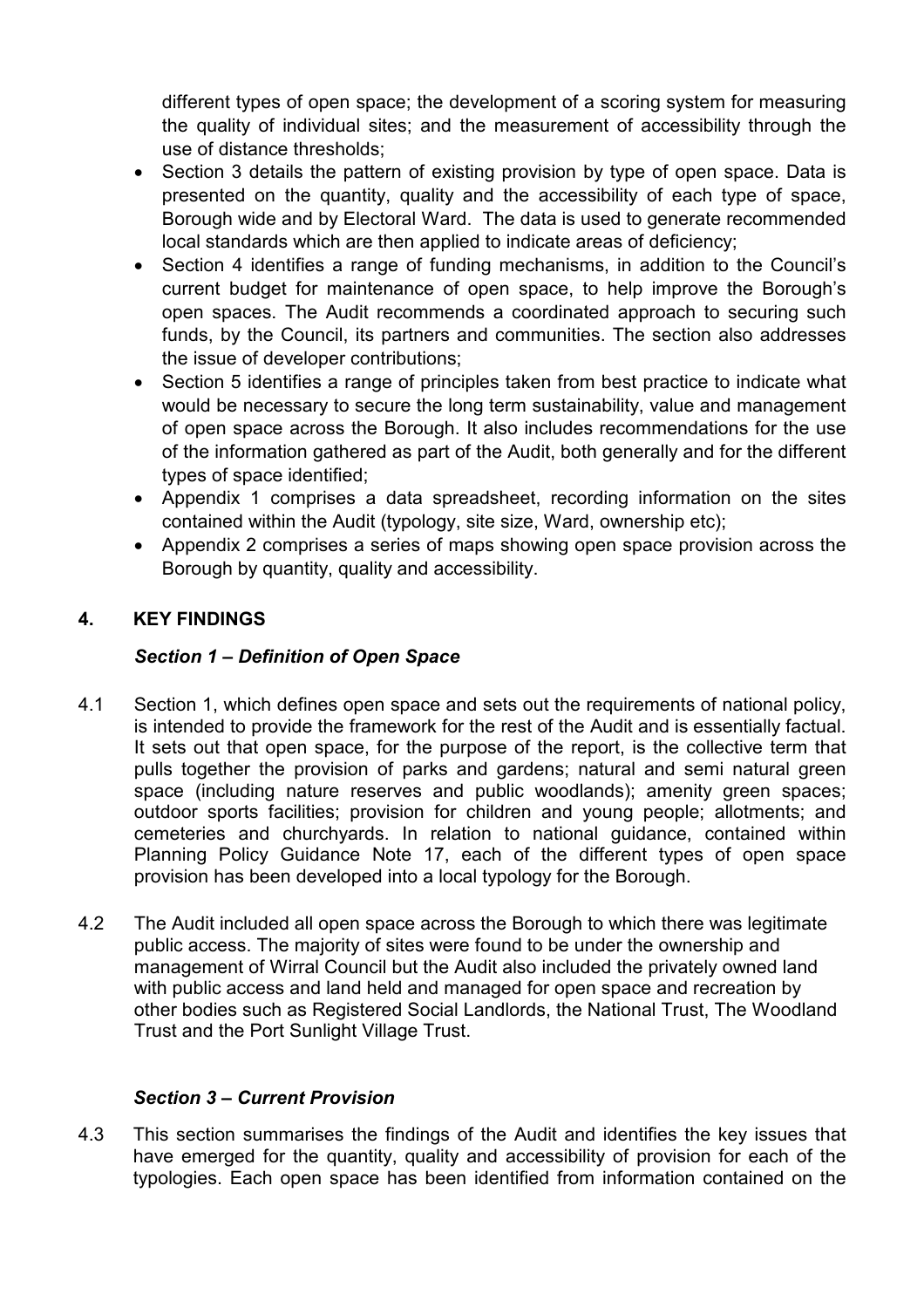Council's mapping data and management databases, confirmed by a site to provide a comprehensive factual assessment.

- 4.4 The Audit states that the majority of Wirral's open space is provided as Parks and Gardens, Natural and Semi Natural Green Space and Outdoor Sports Facilities.
- 4.5 Data on the quality of provision has been gathered through a detailed site assessment undertaken during each site visit. Key criteria for each typology provide each site with a score between 1 and 100. A low score means that a site does not have essential facilities and physical infrastructure that would be expected to be present on a site of that type, such as benches, bins, gates, signage etc. A high score indicates that that a site is providing these features and is considered well maintained, clean, safe and accessible. The analysis of these scores indicates that the general quality of provision across the Borough is lower than 50%, with lower quality scores concentrated in Wards associated with poorer areas in the East of the Borough. The Audit states that this indicates a general need for existing open spaces to be improved where resources can be made available and may justify the drawing down of monies for site specific improvements through section 106 legal agreements.
- 4.6 Members will notice that in assessing quality of sites, different criteria have been applied to different types of space. The standard required for a Park and Garden is, for example, far higher than the standard required for an Amenity Green Space. Quality will inevitably vary; site by site as any set of criteria will be unable to fully reflect the wide range of type of site available in Wirral. As expected the type and quality of site available across the Borough also varies with the type of place that they are located within. For example, urban sites are often of a different type and quality to sites set in largely semi-urban and rural areas.
- 4.7 Accessibility has been considered using national guidance on recommended thresholds for specific types of open space. The Audit suggests further work is required through additional public consultation to establish whether these standards are appropriate or whether alternative standards are required to ensure local needs are taken into account.
- 4.8 The Audit then identifies the key issues, in terms of the quantity, quality and accessibility of provision for each individual type of open space:

#### Parks and Gardens:

4.9 In terms of quantity, five wards out of six, with provision ahead of the Borough average, have Country Parks within their boundaries. The Borough wide average without the Country Parks included, would be significantly lower, underlining their significance in the provision of accessible open space for Wirral residents. In terms of quality, the average score for the quality of Parks and Garden sites was 48%, at the top end of the lower-middle range of potential scores. 8 Wards scored above the average score for the Borough. There was a variation in the range of quality scores – from 15% (very low) to 81% (very high). With regard to accessibility, 10 Wards scored higher than the average of 48% of households within 400m of a Parks and Garden.

#### Natural and Semi Natural Green Space:

4.10 In terms of quantity, 5 Wards have a provision over the average quantity score of Natural and Semi Natural Green Space. The number of Wards with a low number of sites underlines the uneven distribution of this type of open space across the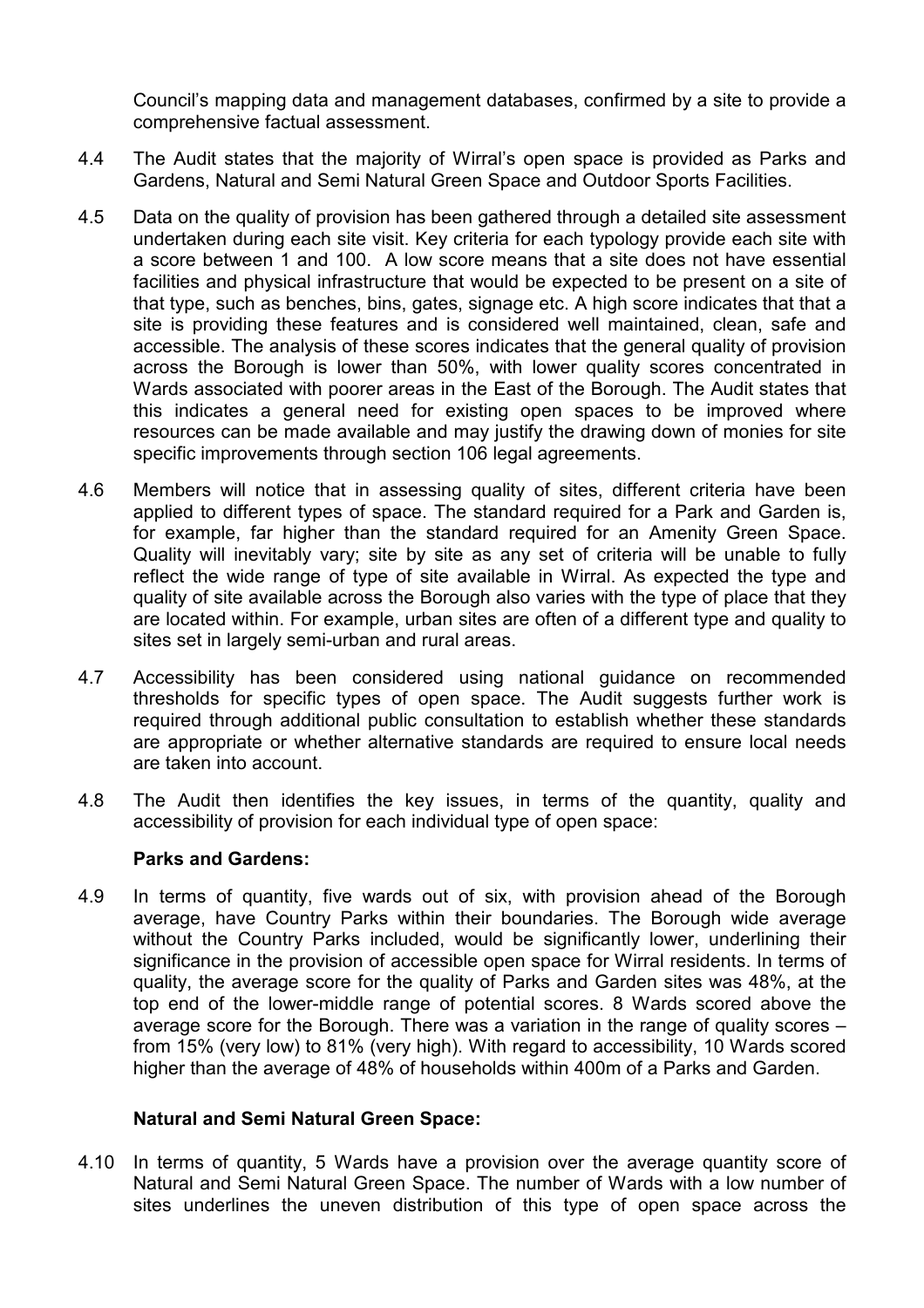Borough. With regard to quality, the Borough wide average score for Natural and Semi Natural Green Space sites was 29%, rating within the lowest band width range of potential scores. 9 Wards achieved a score above the average quality score. There is a variation in the range of quality scores achieved – from 2% (very low) to 65% (high). In terms of accessibility, 12 Wards scored higher than the current average of 67% of households within 400m of a Natural and Semi Natural Green Space.

#### Outdoor Sports Facilities:

4.11 In terms of quantity, there are currently 10 wards with a provision level above the Borough average for Outdoor Sports provision. With regard to quality of provision, across Wirral as a whole, publicly accessible sites scored an average of 36% - a lower middle level score. 2 Wards obtained an upper middle or very high score. There is a range of quality, from 9% (very low) to 77% (very high). In terms of accessibility, 7 Wards have all their households within 1000m of an Outdoor Sports Facility. 7 Wards fall below the current Borough average of 93% of households within the distance threshold.

## Amenity Green Space

4.12 The Audit found that the average overall size for such space is 0.87ha, which provides a reasonably sized site, likely to be useful to local people and to function strongly as Amenity Green Space close to where people live. 6 Wards provide above average provision against the quantity standard identified. In terms of quality, there was an average quality score of 38%. No Wards scored a very low overall rating and 14 Wards scored above the quality standard for this type of provision. The variation in the quality scores for individual sites ranges from 5% (very low) to 72% (high). In terms of accessibility, 12 Wards have a higher percentage of households within 400m of an Amenity Green Space than the Borough average of 56%.

## Provision for Children and Young People:

4.13 In terms of quantity the average number of sites per Ward is 5. With regard to quality, across Wirral as a whole, provision for Children and Young People scored an average of 32%, in the lower middle range of possible scores. There is a variation in the quality of provision – from 12% (very low) to 49% (middle range). In terms of accessibility, 11 Wards have a higher than average percentage of households within 400m than the identified average of 56% of households. 10 Wards fall below this average for the percentage of households within 400m of a facility for Children and Young People.

#### Allotments:

4.14 With regard to quantity of provision, the Audit identifies that while 3 Wards contain no allotments, there are 4 Wards with 4 or more allotment sites. In terms of quality of provision, across the Borough as a whole, the average quality score for allotments was classified as low. The variation in the quality scores is from 4% (very low) to 52% (upper middle) but the majority of allotments fall towards a lower range of scores. 12 Wards obtained a low score with the remaining seven obtaining lower middle scores. In terms of accessibility only 2 Wards have all their households within 1000m of an allotment site. 12 Wards have a higher percentage of households within the defined catchment than the Borough wide average.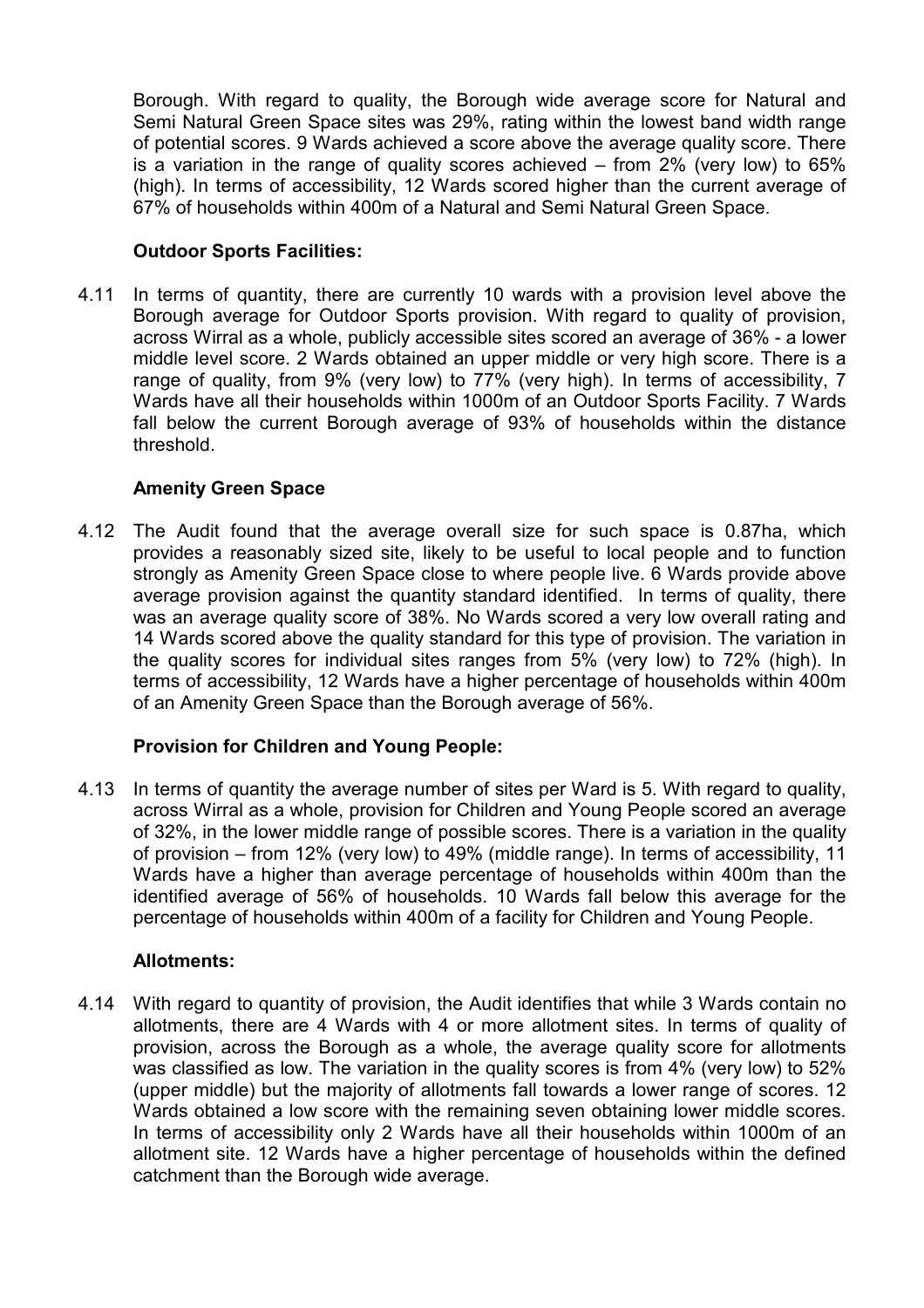#### Cemeteries and Churchyards:

4.15 As the primary function of cemeteries is not as public open space, no further quantitative analysis was undertaken as part of the Audit. The overall average in terms of quality was found to be 65% (high quality).

#### Section 4: Resourcing the Borough's Green Space

- 4.16 The Audit recognises that the Council maintains its open spaces within cash limited budgets. The Audit highlights the fact that rising maintenance costs and sustained lack of capital investment is beginning to have a detrimental effect on the condition of the Borough's open spaces, particularly on the condition of the associated infrastructure, including buildings, walls, fences, paths, benches, bins and playground equipment. The range and diversity of open space provided across the Borough means that it is essential that resourcing and financial planning follow a strategic framework of priorities.
- 4.17 The Audit highlights the fact that the capital resources necessary to improve the infrastructure within the Borough's open spaces is not within the financial resources of the Council alone. There is a need for the Council to maximise the capital opportunities held by national governing bodies and government agencies. The report states that, in order to deliver a vision for a network of good quality, accessible, clean, and safe open spaces across the Borough, it will be essential to direct financial support at both external and internal funding sources to secure the improvement of new and existing provision.
- 4.18 This could be achieved through the increased development of partnerships. The Council has already entered into partnership working with various Friends groups and other interested organisations. The Audit suggests partnership working with the private sector could also bring benefits and funding to improve the Boroughs' open spaces.
- 4.19 The Audit concludes that a range of funding mechanisms are available to develop and improve open space across the Borough. It states that drawing down these monies will require time and effort supported by robust evidence and reasoning. A coordinated approach is needed to secure these funds, by the Council, its partners and communities.
- 4.20 The Audit also covers the issue of developer contributions. Success will require internal commitment to support Section 106 funding and developer contributions linked to the growth or regeneration aspirations for the Borough. Ensuring that appropriate revenue funding is in place to sustain capital investment in open space should be a key long term management objective.
- 4.21 The Audit states that the evidence on the quantity, quality, and accessibility of publicly accessible open space across the Borough needs to be used to strengthen existing planning policies and support the emerging Local Development Framework through the development of appropriate Development Plan policies and Supplementary Planning Documents and to generate clear and transparent negotiation with developers to generate investment. The Audit states that the Council should ensure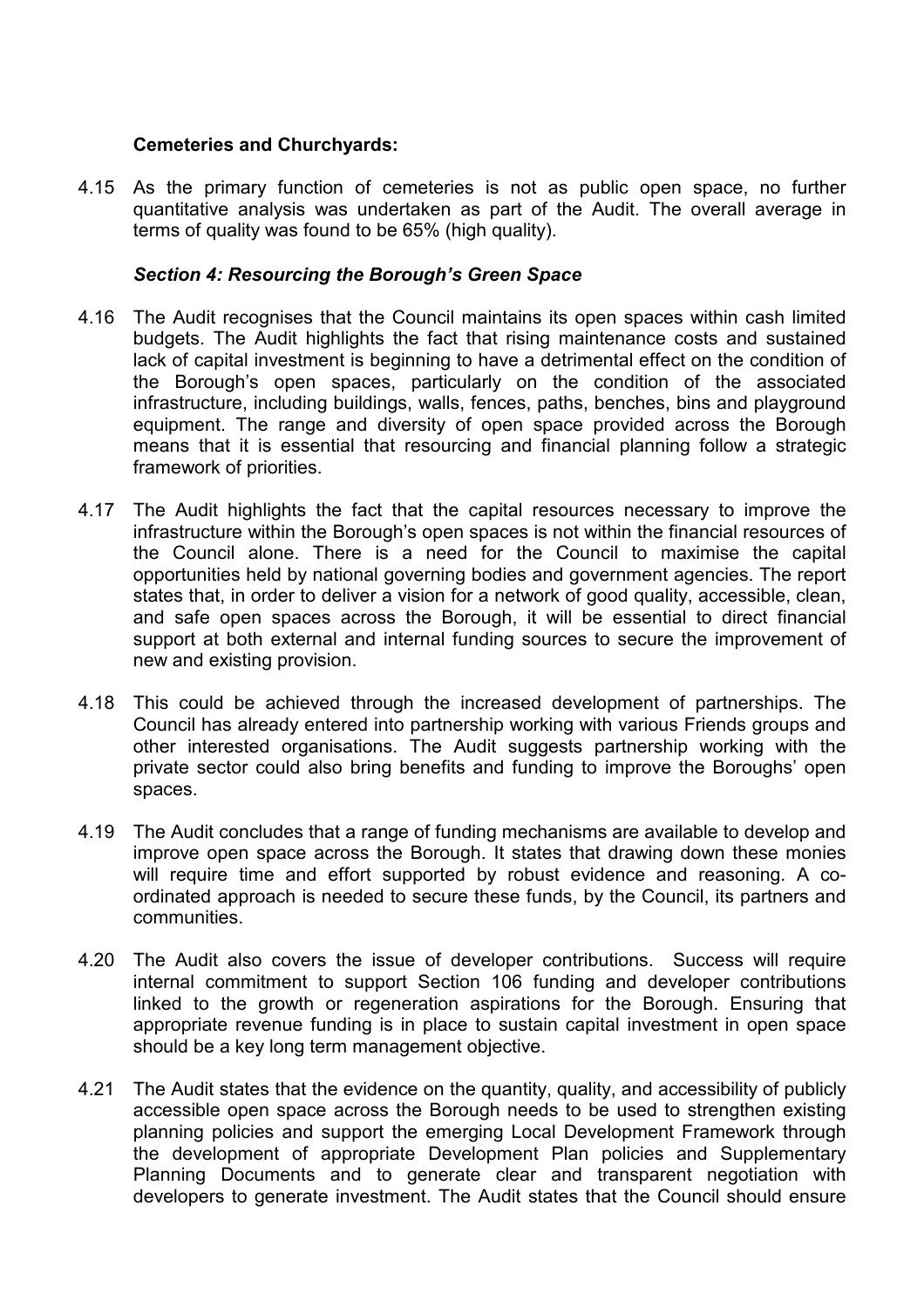that developers with permission for new developments make contributions both towards the capital expenditure required to provide and enhance provision and towards the ongoing revenue costs of maintaining that provision.

#### Section 5: Generic Recommendations for Consideration

- 4.22 The principles contained within this section of the Audit have been derived from examples of good practice and help to indicate what is necessary to ensure the long term sustainability, value and management of open spaces. In particular, open space should be accessible to all members of the community; provide facilities which are similarly accessible; be part of a wider network, providing traffic free routes and links to other areas via bus stops and cycle ways; facilitate high quality and effective management and maintenance; facilitate local community involvement in new or future provision; minimise the opportunity for anti-social behaviour and design out opportunities for crime and; be designed and managed to benefit wildlife.
- 4.23 In order to identify the series of actions that should be taken by the Council, the Audit makes a number of recommendations. These recommendations include the use of the information gathered as part of the assessment and the further development of the analysis in the future.
- 4.24 The Audit recommends that; the data be reviewed every 5 years, allowing improvements to be tracked; that the findings are published to enable stakeholders to track progress; a central record of all open space should be created including mapping; a central consultation database should be developed using the data and contacts gathered as a result of the assessment; the Council should address the current fragmented responsibilities for the management, development, and future provision of open space across the Borough through the establishment of a consultative Steering Group involving representatives from sport and leisure, planning and grounds maintenance, from both the public, voluntary and private sector to consider specific site development proposals relating to existing, former and proposed sport and leisure provision; continue to develop the marketing information produced for parks and open space facilities, key activities accommodated and access arrangements; develop an access standard regarding physical access for users and potential users with limited mobility; review maintenance standards in consultation with local people; report on performance annually; develop and fund a programme of up-to-date signage installation; continue to work towards reducing the effects of crime and anti social behaviour.
- 4.25 Specific recommendations for each of the typologies are set out on pages 56 and 57 of the Audit. These have been drawn up in response to the assessment undertaken and need to be viewed as complementary to any further policies developed. The recommendations are focused on addressing facility deficiencies as the first priority.

## 5. NEXT STEPS

5.1 The Annexe to Planning Policy Guidance notes 17 (Assessing Needs and Opportunities) states that "it is impossible to identify local needs properly without involving local communities". The standards contained within the Audit are required to be the subject of further public consultation to ensure that they meet the requirements of the local community and to ensure the Open Space Audit is compliant with the requirements of Planning Policy Guidance Note 17.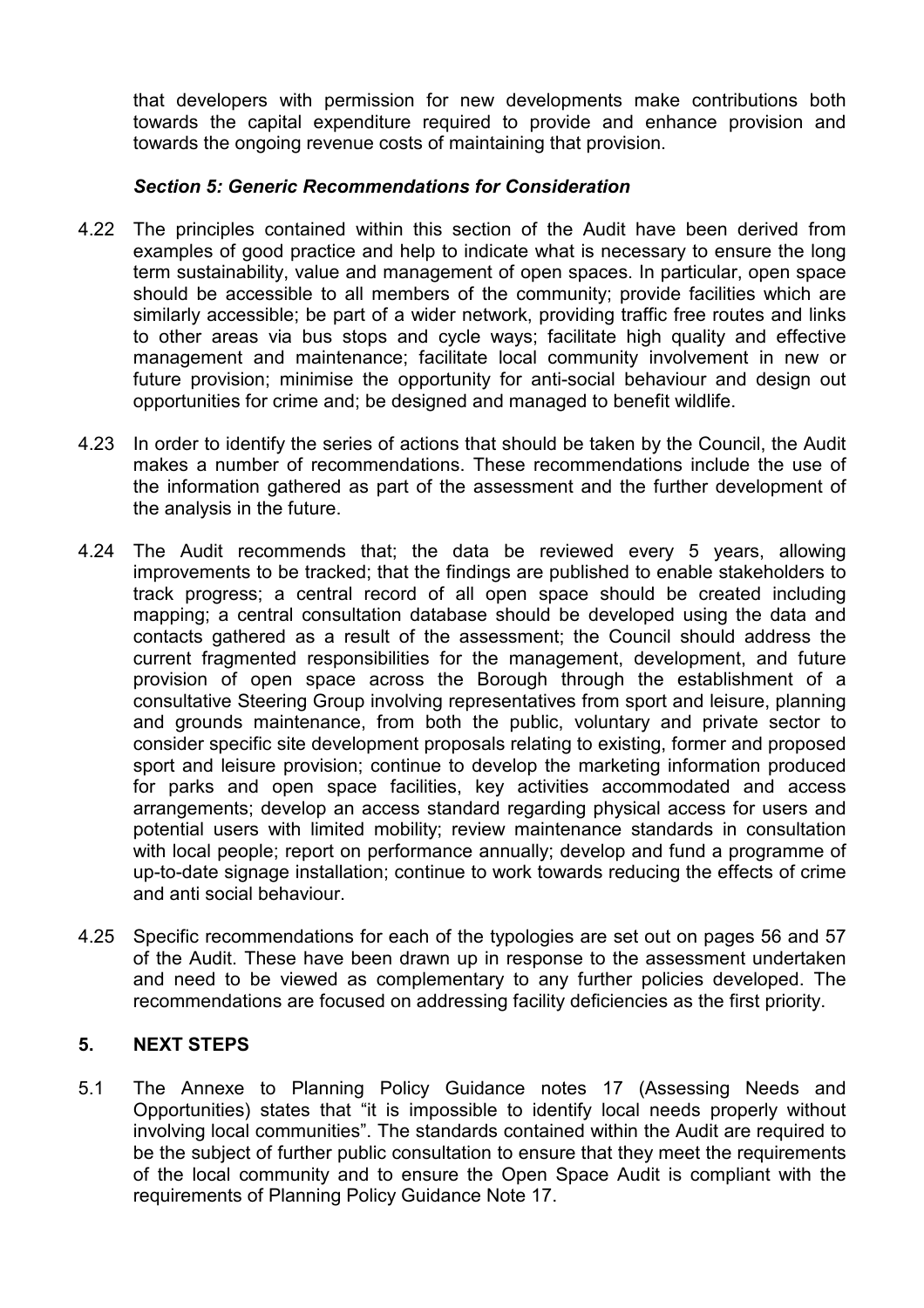- 5.2 It is therefore recommended that public consultation is undertaken on the findings of the Audit to support the Council's assessment of local needs and the development of local standards for the quantity, quality and accessibility of open space.
- 5.3 Subject to approval by Cabinet, it is recommended that consultation begin as soon as possible and that the finalised Audit, which takes into account the findings of the consultation exercise, will be the subject of a further report to Members.
- 5.4 The consultation proposed will be designed to comply with the requirements of the Council's Statement of Community Involvement (adopted December 2006). A consultation questionnaire will be used to ask the public how far they travel to their nearest open space; whether they think this distance is acceptable; which types of public open space they use and how regularly; whether they think there is enough accessible open space within their area; invite them to comment on the quality of local provision and to identify any additional local needs.
- 5.5 Paper copies of the Audit and questionnaire will be made available for public inspection at public libraries and at the public counter of the Technical Services Department at the Cheshire Lines Building during normal opening hours. The document will also be available online on the Council's website.
- 5.6 Notification letters will be sent to all the Council's normal contacts on the Local Development Framework consultation database including the members of the Friends of the Parks Forum and other local interest and amenity groups. A press release and web based questionnaire will also allow a wider cross section of the public to be contacted and involved.

## 6. CONCLUSIONS

- 6.1 The Open Space Audit provides an important Borough-wide assessment of the current provision of publicly accessible open space and identifies recommended local standards for the quantity, quality and accessibility of that provision in line with the requirements of national planning policies. Public consultation is now needed to further strengthen the validity of the Council's approach in accordance with the adopted Statement of Community Involvement (December 2006).
- 6.2 The completed assessment will form an essential part of the evidence base for the Council's emerging Local Development Framework for the Borough.

## 7. FINANCIAL IMPLICATIONS

- 7.1 The Cultural Facilities Development Plan was completed with a budget of £100,000, approved by Cabinet on 24 January 2007 (Minute 232 refers).
- 7.2 The additional survey work to include sites outside the direct control of the Director of Regeneration was completed with a budget of £7,000 approved by Cabinet on 7 February 2008 (Minute 502 refers).
- 7.3 The additional required public consultation work will be undertaken by officers within the Corporate Services and Regeneration departments from existing resources.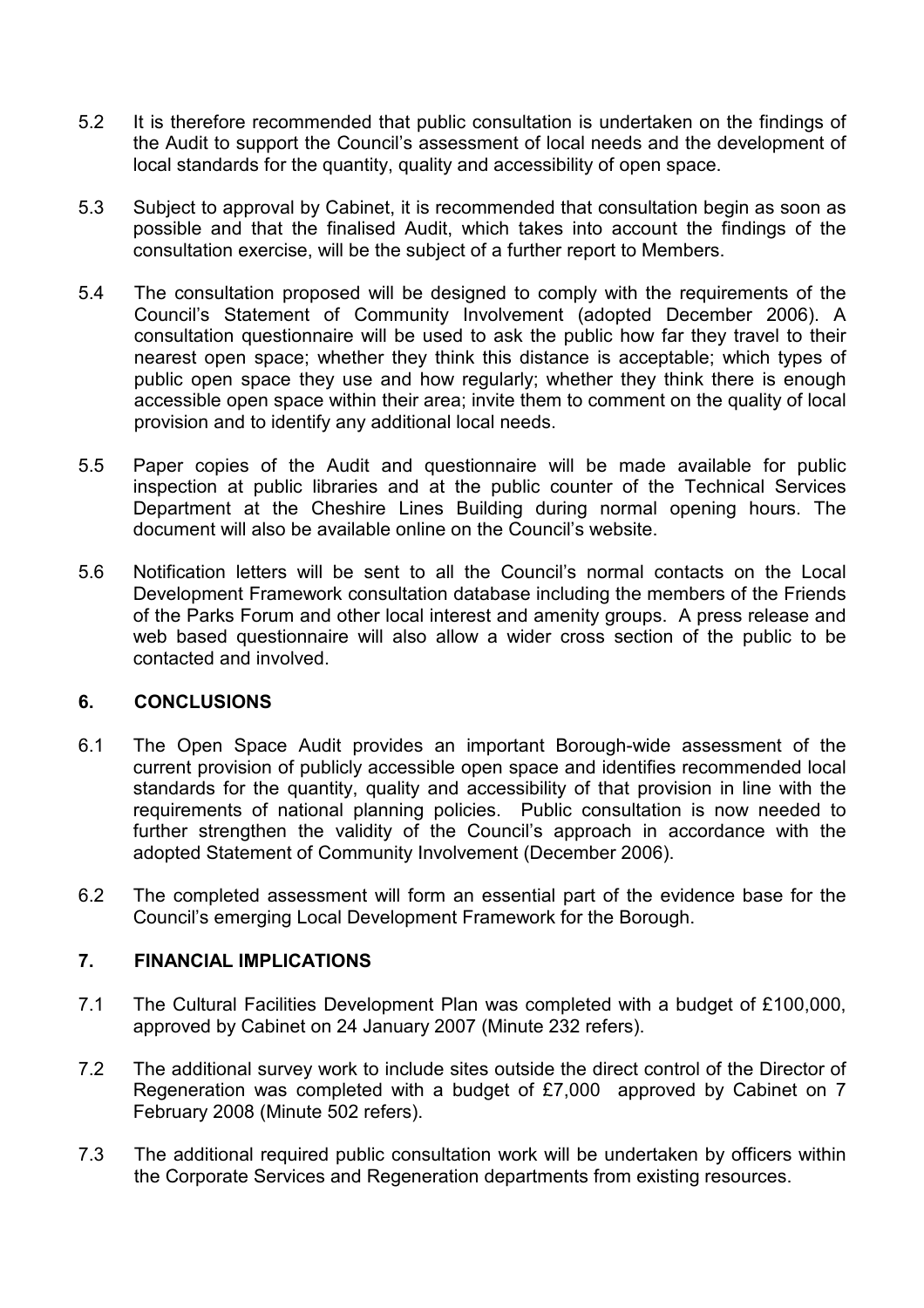## 8. STAFFING IMPLICATIONS

8.1 The public consultation proposed will be carried out by officers within the Corporate Services and Regeneration Departments.

# 9. EQUAL OPPORTUNITES / EQUALITY IMPACT ASSESSMENT

9.1 There are no implications arising directly from this report. The Cultural Facilities Development Plan is intended to include issues related to the accessibility of public open space to all sectors of the community.

## 10. COMMUNITY SAFETY IMPLICATIONS

10.1 There are no implications arising directly from this report. The quality of provision has been assessed as part of the Audit undertaken by Strategic Leisure.

# 11. LOCAL AGENDA 21 IMPLICATIONS

11.1 There are no implications arising directly from this report.

# 12. PLANNING IMPLICATIONS

12.1 There are no implications arising directly from this report. The findings of the Audit will, however, be used as part of the evidence base of the Council's emerging Local Development Framework.

## 13. ANTI-POVERTY IMPLICATIONS

13.1 There are no implications arising directly from this report.

# 14. HUMAN RIGHTS IMPLICATIONS

14.1 There are no implications arising directly from this report.

## 15. SOCIAL INCLUSION IMPLICATIONS

15.1 Provision of accessible, quality open space will promote social inclusion.

# 16. LOCAL MEMBER SUPPORT IMPLICATIONS

16.1 The report will have implications for all Ward Members.

## 17. BACKGROUND PAPERS

- 17.1 Planning for Open Space, Sport and Recreation (PPG17, ODPM 2002) can be viewed at: http://www.communities.gov.uk/publications/planningandbuilding/planningpolicyguidan ce17
- 17.2 Assessing Needs and Opportunities: A companion Guide to PPG17 (ODPM, 2002) can be viewed at: http://www.communities.gov.uk/publications/planningandbuilding/assessingneeds